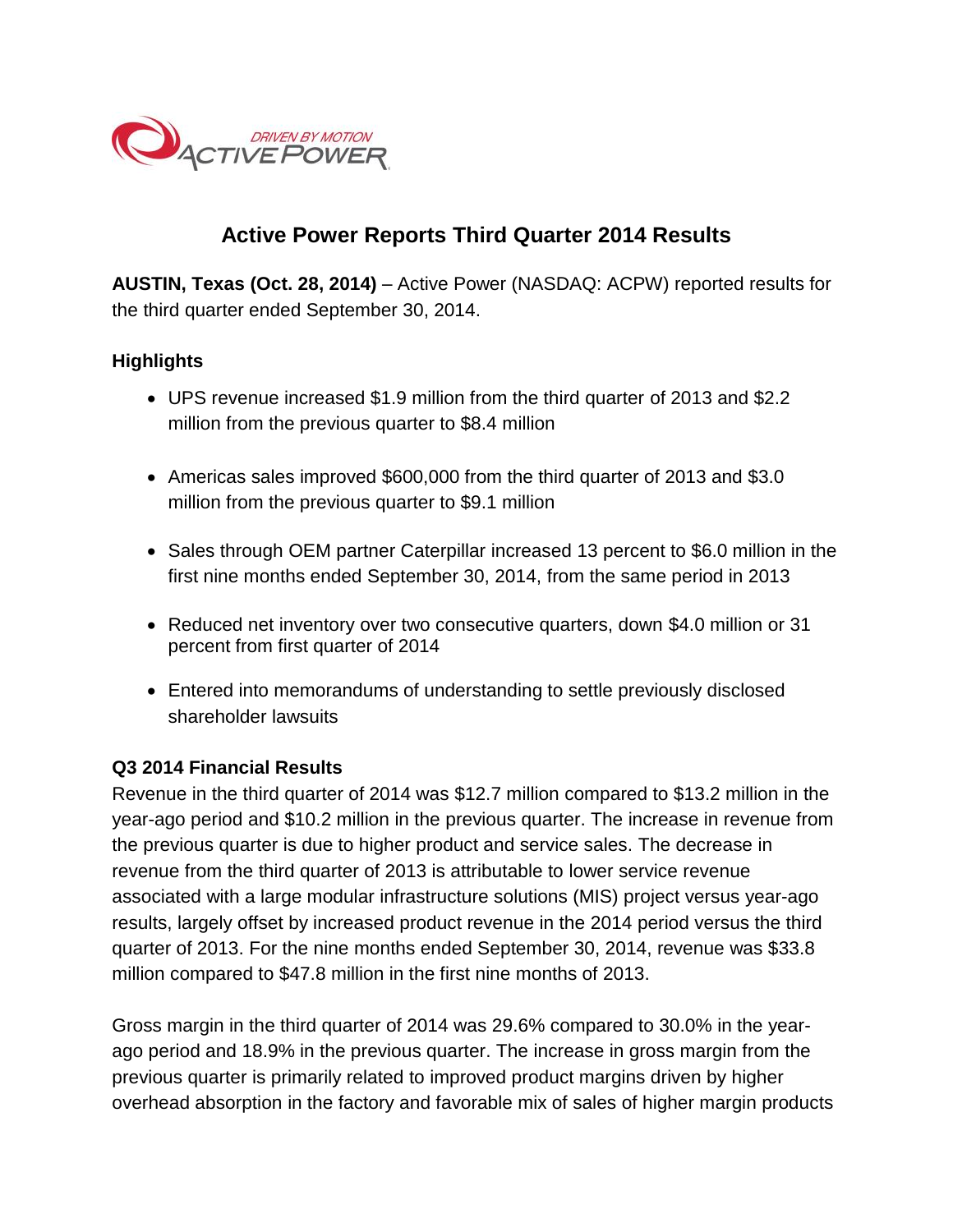and services. For the nine months ended September 30, 2014, gross margin was 25.5% compared to 31.9% in the first nine months of 2013.

Operating expenses in the third quarter of 2014 were \$5.9 million compared to \$6.9 million in the year-ago period and \$6.2 million in the previous quarter. The decrease in operating expenses from the previous quarter was largely due to improved expense control. The decrease from the third quarter of 2013 is largely due to lower bad debt expense and product development cost. For the nine months ended September 30, 2014, operating expenses were \$18.7 million compared to \$19.0 million in the first nine months of 2013.

Net loss in the third quarter of 2014 was \$2.5 million or \$(0.11) per share compared to net loss of \$3.1 million or \$(0.16) in the year-ago period and a net loss of \$4.4 million or \$(0.19) per share in the previous quarter. The decrease in net loss from the previous quarter is primarily due to higher revenue, improved gross margin, and operating expense control. The lower net loss versus the third quarter of 2013 is due to lower operating expenses compared to year-ago results.

An income tax expense of approximately \$0.3 million was recorded in the third quarter of 2014 in settlement of a tax examination of the company's German subsidiary for the years 2007 through 2011. For the nine months ended September 30, 2014, net loss was \$10.8 million compared to a net loss of \$4.2 million in the first nine months of 2013.

Adjusted EBITDA in the third quarter of 2014 was a negative \$1.8 million compared to a negative \$2.3 million in the year-ago period and a negative \$3.8 million in the previous quarter. The improvement in adjusted EBITDA from both periods is primarily due to lower net losses in the third quarter of 2014. For the nine months ended September 30, 2014, adjusted EBITDA was a negative \$8.8 million compared to a negative \$2.1 million in the first nine months of 2013.

Cash and cash equivalents totaled \$13.8 million at September 30, 2014. This compares to cash and cash equivalents of \$12.3 million at December, 31, 2013, and \$14.3 million at September 30, 2013.

#### **Bookings and Backlog**

Bookings in the third quarter of 2014 were \$13.6 million compared to bookings of \$12.6 million in the year-ago period and \$16.0 million in the previous quarter. On a cumulative year to date basis through September 30, 2014, we have booked \$43.5 million in orders resulting in a book to bill ratio of 1.29. The dollar amount of backlog believed to be firm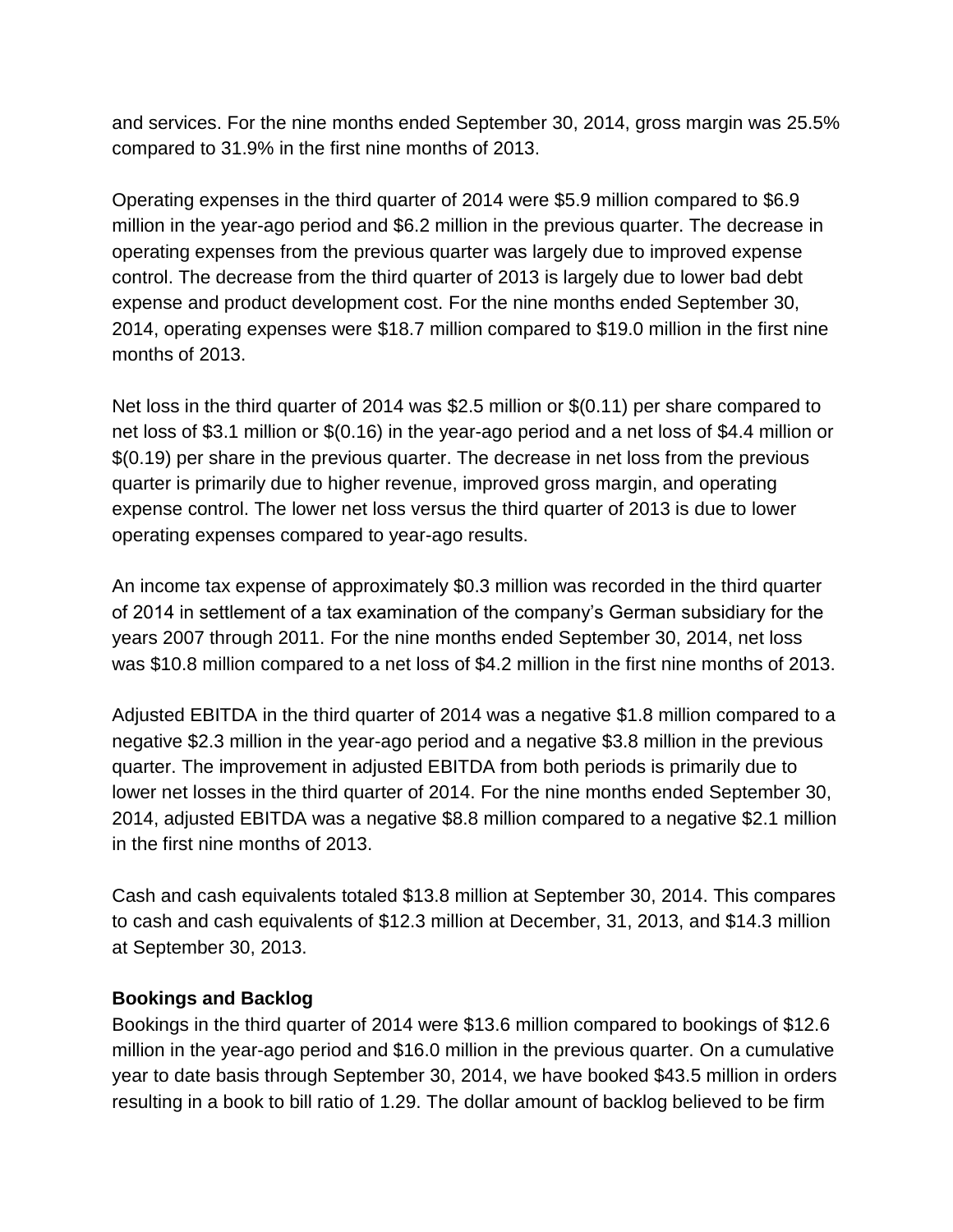was approximately \$24.4 million at September 30, 2014. Of the total backlog, approximately \$5.8 million, primarily associated with long-term service contracts, is not expected to be filled in the following 12 months. Backlog represents anticipated revenue from unfulfilled product orders and from service work not yet performed under signed contracts. Please refer to the Supplemental Information following the Condensed Consolidated Balance Sheets for more detail regarding bookings.

## **Management Commentary**

"Our UPS sales improved 27 percent in the first nine months of 2014 compared to the same period in 2013," said Mark A. Ascolese, president and CEO, for Active Power. "We believe this increase is due in part to the deployment of a more technically oriented sales organization, sales of our CleanSource HD UPS product, and an increase in sales via our OEM channel. Our bookings again exceeded shipments for the third consecutive quarter. Our efforts to increase productivity are also yielding results as we reduced net inventory by 31 percent over two consecutive quarters from first quarter of 2014, which is favorably impacting our cash flow."

"With improving revenue performance and an opportunities pipeline that continues to grow, we believe we will exit 2014 in a better position than when we entered the year from both a revenue and backlog standpoint. As we enter 2015, our key priorities will remain in place – generating increased bookings, leveraging products we have in place to grow the business, and positioning Active Power as a mission critical and energy storage company."

# **Conference Call and Webcast**

Active Power will host a conference call today, Tuesday, October 28, 2014, at 8:30 a.m. (ET) to discuss its third quarter 2014 results. Interested parties can dial into the conference call at the time of the event at (888) 438-5524. For callers outside the U.S. and Canada, please dial (719) 325-2452.

For parties wanting to listen live via the web, a webcast button is located on Active Power's investor relations website at [http://ir.activepower.com.](http://ir.activepower.com/) A replay of the webcast will be available via Active Power's investor relations website.

# **About Active Power**

Founded in 1992, Active Power (NASDAQ: ACPW) is a global leader in flywheel energy and power technology for mission critical applications. The company's products and solutions are unique because of its patented flywheel and power electronics technology that delivers critical power to leading innovators across multiple industries. The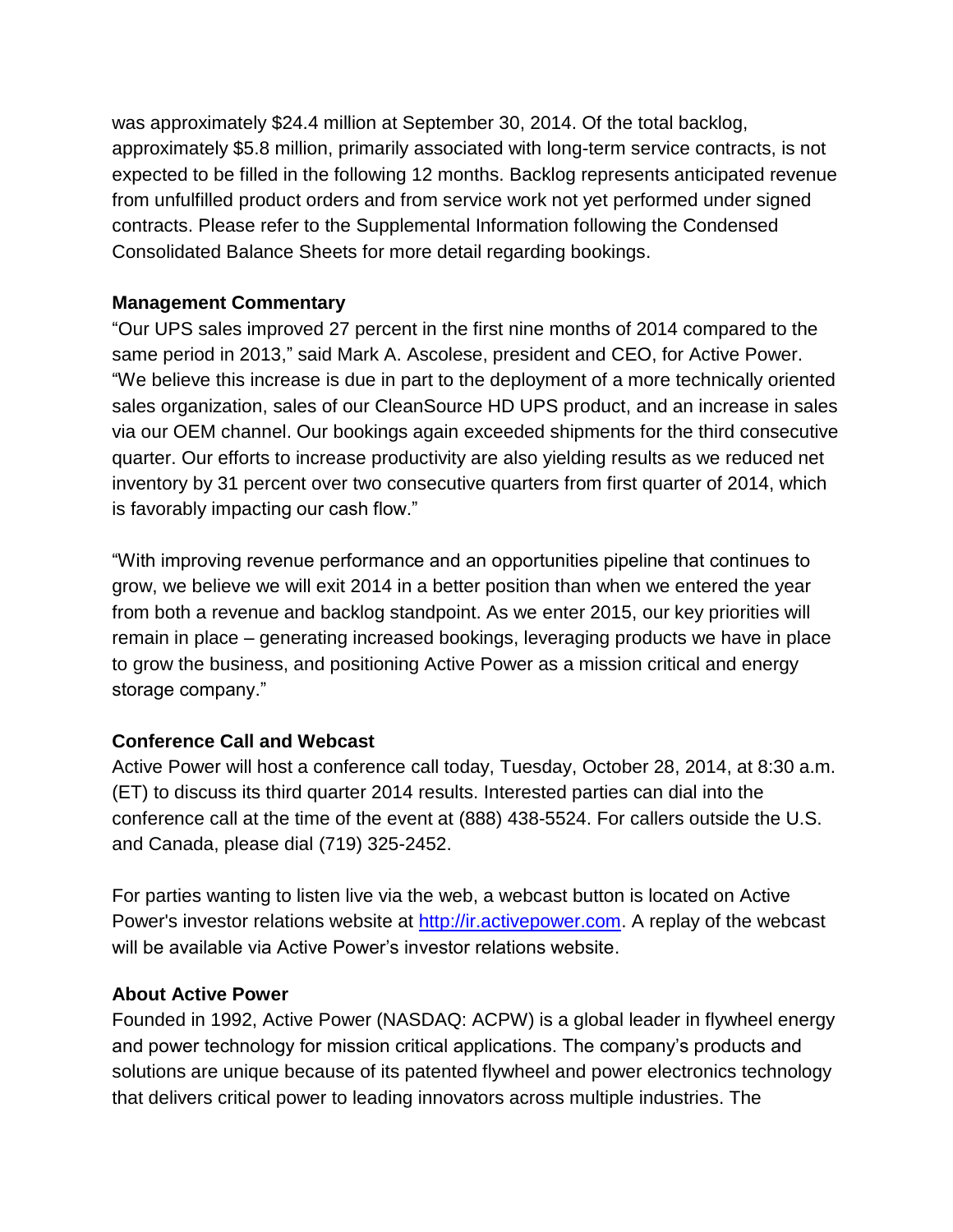combined benefits of its products' power density, reliability, and total cost of ownership are unmatched in the market. The company's products and solutions are built with pride in Austin, Texas, at a state-of-the-art, ISO 9001:2008 registered manufacturing and test facility. Global customers are served via Austin and three regional operations centers located in the United Kingdom, Germany, and China, that support the deployment of systems in more than 50 countries. For more information, visit [www.activepower.com.](http://www.activepower.com/)

### **Non-GAAP Financial Measure**

This press release includes information about adjusted EBITDA, which is not a financial measure calculated and presented in accordance with U.S. generally accepted accounting principles. At the end of the following tables, under Adjusted EBITDA, Active Power has provided a reconciliation of historical adjusted EBITDA to GAAP net loss, the most directly comparable GAAP financial measure, under the heading "Adjusted EBITDA." Active Power encourages investors to review this reconciliation in conjunction with our presentation of adjusted EBITDA. See "About Presentation of Adjusted EBITDA" in the following tables for our definition of adjusted EBITDA and for an important discussion about the use of this metric.

### **Cautionary Note Regarding Forward-Looking Statements**

Statements in this press release that relate to future results and events (including statements about our efforts to increase productivity yielding results; growing the opportunities pipeline; exiting 2014 in a better position than when we entered the year; our future financial and operating performance; leveraging products we have in place to grow the business; increasing bookings and improving backlog; improving cash flow; and positioning the organization as a mission critical energy storage company) are forward-looking statements based on Active Power's current expectations. Actual results and the outcomes of future events may differ materially from those expressed or implied by these forward-looking statements because of a number of risks and uncertainties, including: our history of significant operating losses; our increased emphasis on larger and more complex system solutions and customer concentration; the possibility backlog may not result in revenue; the deferral or cancellation of sales commitments as a result of general economic conditions or uncertainty; financial results that may vary significantly from quarter to quarter; an increase in sales of our MIS products may materially increase the amount of working capital required to fund our operations; risks related to our international operations; our dependence on our relationships with, Caterpillar, Hewlett Packard, other original equipment manufacturers (OEM), other strategic IT partners, and on our distributors; product performance and quality issues; our underutilized manufacturing capacity and lack of experience manufacturing our products in large quantities; the level of acceptance of our current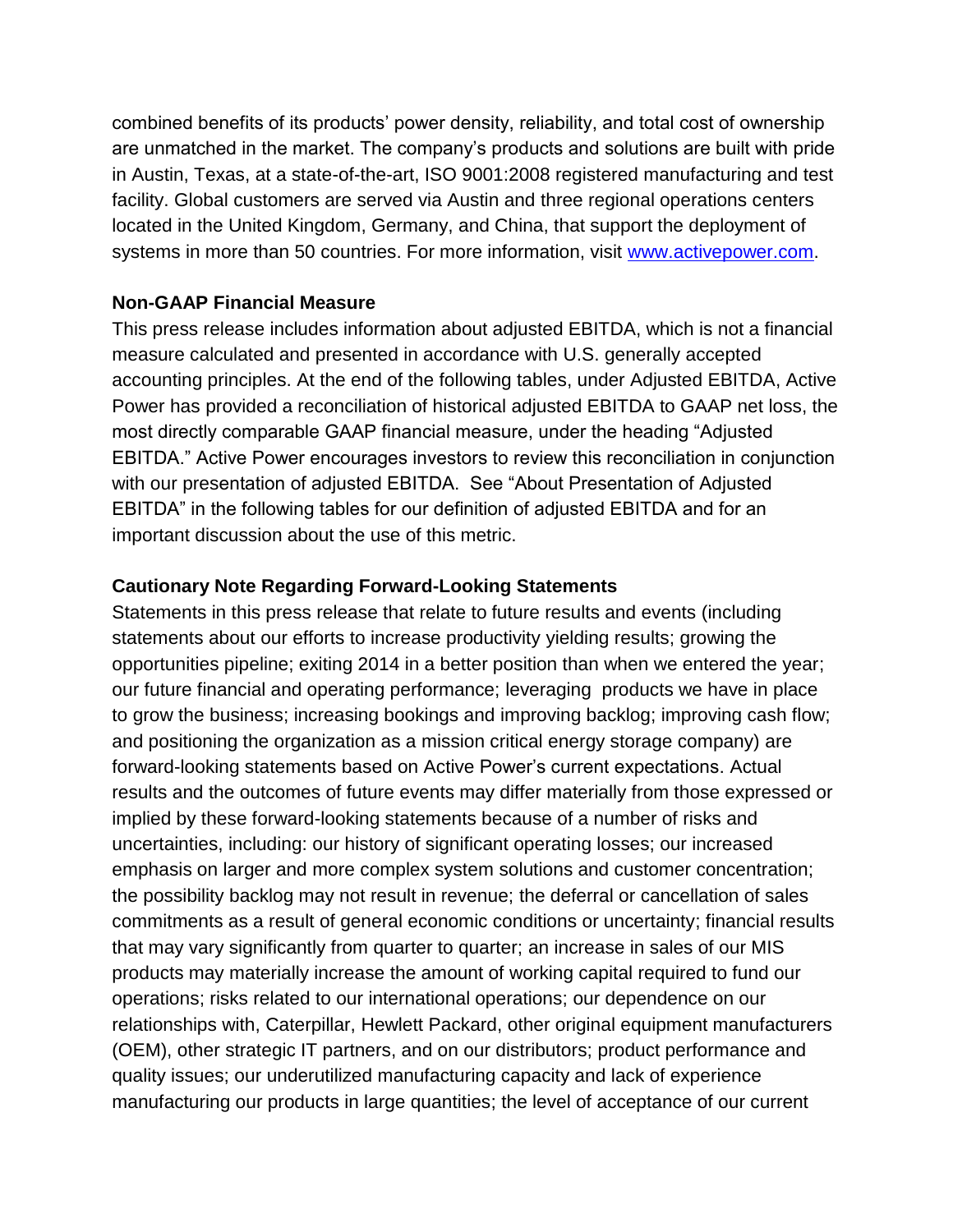and future products in the market; significant competition; intellectual property claims; pending legal matters that have increased our costs and could result in fines and penalties; and our continued ability to borrow under our credit agreement or raise capital as needed to support the business.

For more information on the risk factors that could cause actual results to differ from these forward looking statements, please refer to Active Power filings with the Securities and Exchange Commission, including its annual report on Form 10-K for the year ended December 31, 2013, its Quarterly Reports on Form 10-Q, and its Current Reports on Form 8-K filed since then. Active Power assumes no obligation to update any forwardlooking statements or information which are in effect as of their respective dates.

### **Media Contact:**

Lee Higgins Senior Manager, PR and IR (512) 744-9488 lhiggins@activepower.com

### **Investor Contact:**

Brion D. Tanous CleanTech IR, Inc. (310) 541-6824 [btanous@cleantech-ir.com](mailto:btanous@cleantech-ir.com)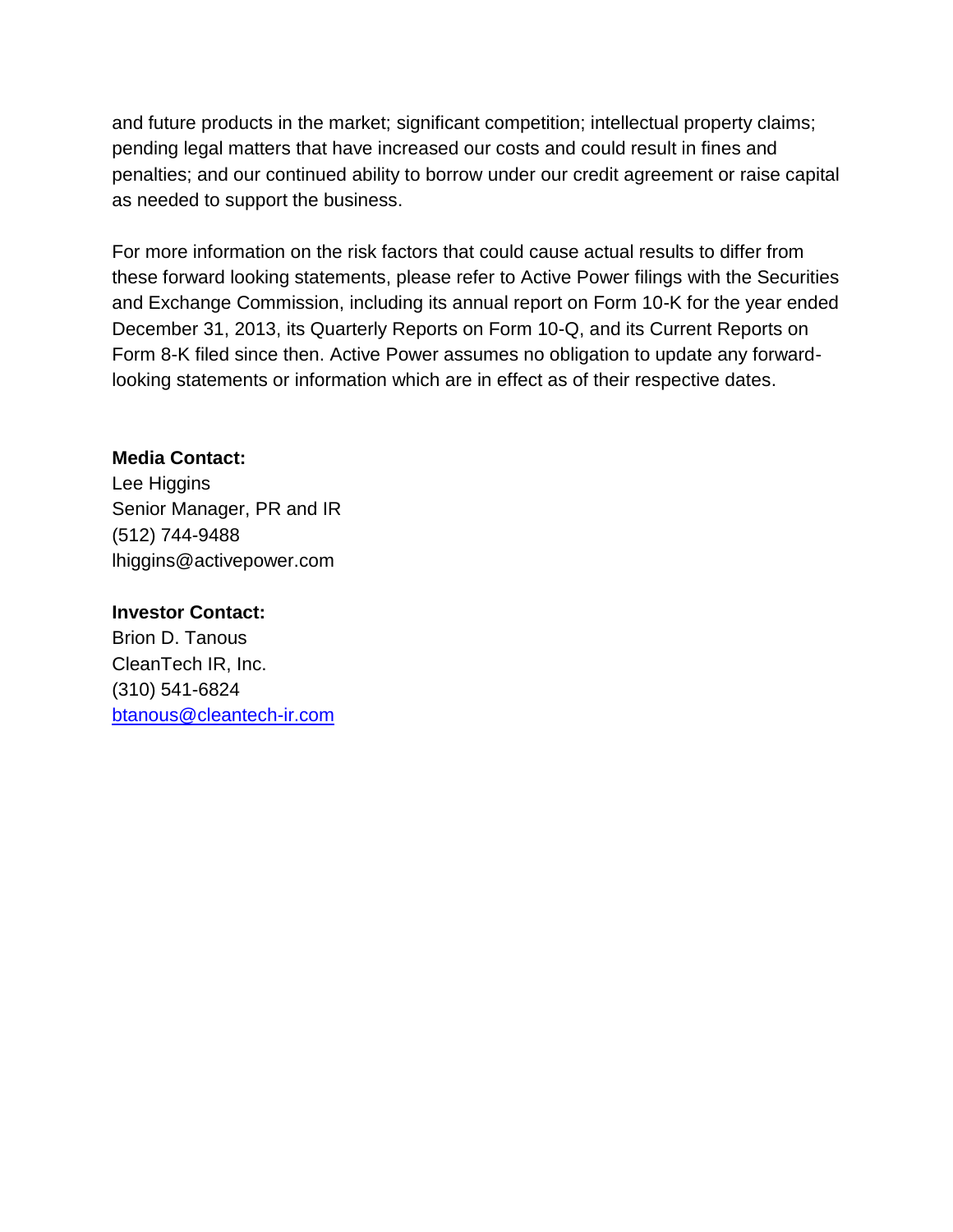#### **Active Power, Inc. Condensed Consolidated Statement of Operations (in thousands, except per share amounts; unaudited)**

|                                                                | <b>Three Months Ended</b><br>September 30, |               | <b>Nine Months Ended</b><br>September 30, |               |
|----------------------------------------------------------------|--------------------------------------------|---------------|-------------------------------------------|---------------|
|                                                                | 2014                                       | 2013          | 2014                                      | 2013          |
| Revenues:                                                      |                                            |               |                                           |               |
| Product revenue                                                | \$<br>9,729                                | \$<br>8,023   | \$<br>24,670                              | \$<br>34,858  |
| Service and other revenue                                      | 2,963                                      | 5,131         | 9,114                                     | 12,915        |
| Total revenue                                                  | 12,692                                     | 13,154        | 33,784                                    | 47,773        |
| Cost of goods sold:                                            |                                            |               |                                           |               |
| Cost of product revenue                                        | 7,490                                      | 6,784         | 19,747                                    | 25,373        |
| Cost of service and other revenue                              | 1,442                                      | 2,426         | 5,434                                     | 7,180         |
| Total cost of goods sold                                       | 8,932                                      | 9,210         | 25,181                                    | 32,553        |
| Gross profit                                                   | 3,760                                      | 3,944         | 8,603                                     | 15,220        |
| Operating expenses:                                            |                                            |               |                                           |               |
| Research and development                                       | 1,516                                      | 2,149         | 5,196                                     | 5,580         |
| Selling and marketing                                          | 2,891                                      | 2,714         | 8,931                                     | 8,684         |
| General and administrative                                     | 1,455                                      | 2,046         | 4,530                                     | 4,759         |
| Total operating expenses                                       | 5,862                                      | 6,909         | 18,657                                    | 19,023        |
| Loss from Operations                                           | (2,102)                                    | (2,965)       | (10,054)                                  | (3,803)       |
| Interest expense, net                                          | (94)                                       | (118)         | (301)                                     | (282)         |
| Other income (expense), net                                    | (42)                                       | (52)          | (170)                                     | (139)         |
| Loss before income taxes                                       | (2,238)                                    | (3,135)       | (10,525)                                  | (4,224)       |
| Income tax expense                                             | (258)                                      |               | (258)                                     | ۰             |
| Net loss                                                       | \$<br>(2,496)                              | \$<br>(3,135) | \$<br>(10,783)                            | \$<br>(4,224) |
| Net loss per share, basic and diluted                          | \$<br>(0.11)                               | \$<br>(0.16)  | \$<br>(0.48)                              | \$<br>(0.22)  |
| Shares used in computing net loss per share, basic and diluted | 23,124                                     | 19,337        | 22,271                                    | 19,188        |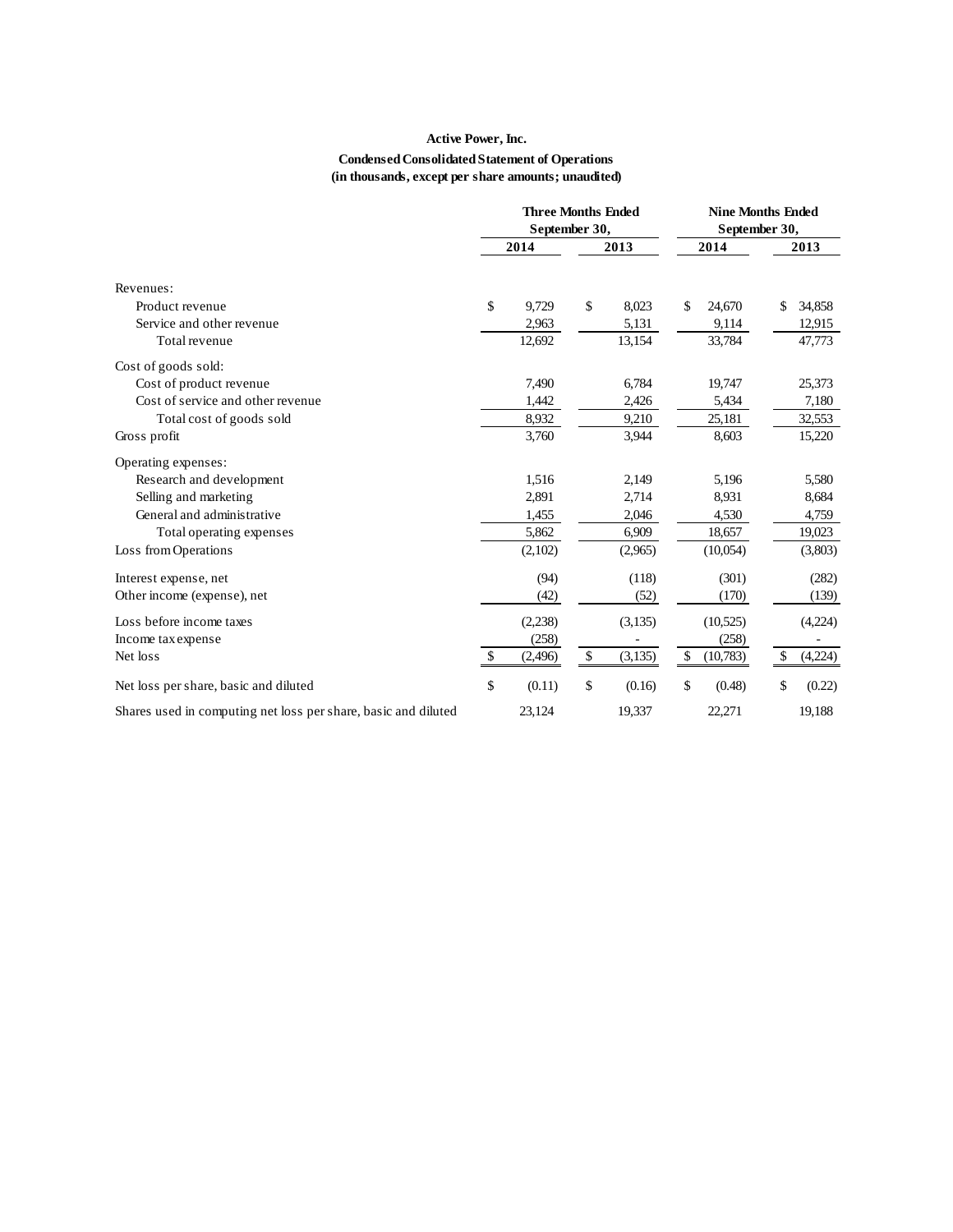#### **Active Power, Inc. Condensed Consolidated Balance Sheets (in thousands, except par value)**

|                                                                                          |               | September 30,<br>2014<br>(unaudited) |      | December 31,<br>2013 |
|------------------------------------------------------------------------------------------|---------------|--------------------------------------|------|----------------------|
| <b>ASSETS</b>                                                                            |               |                                      |      |                      |
| Current assets:                                                                          |               |                                      |      |                      |
| Cash and cash equivalents                                                                | \$            | 13,804                               | \$   | 12.261               |
| Restricted cash                                                                          |               | 42                                   |      | 520                  |
| Accounts receivable, net of allowance for doubtful accounts of \$217 and                 |               |                                      |      |                      |
| \$313 at September 30, 2014 and December 31, 2013, respectively                          |               | 11,186                               |      | 9,075                |
| Inventories, net                                                                         |               | 8,964                                |      | 12,020               |
| Prepaid expenses and other                                                               |               | 715                                  |      | 680                  |
| Total current assets                                                                     |               | 34,711                               |      | 34,556               |
| Property and equipment, net                                                              |               | 2,333                                |      | 3,056                |
| Deposits and other                                                                       |               | 297                                  |      | 295                  |
| Total assets                                                                             | \$            | 37,341                               | $\$$ | 37,907               |
| LIABILITIES AND STOCKHOLDERS' EQUITY                                                     |               |                                      |      |                      |
| Current liabilities:                                                                     |               |                                      |      |                      |
| Accounts payable                                                                         | \$            | 2,476                                | \$   | 2,993                |
| Accrued expenses                                                                         |               | 4,119                                |      | 5,583                |
| Deferred revenue                                                                         |               | 3,590                                |      | 2,749                |
| Revolving line of credit                                                                 |               | 5,535                                |      | 5,535                |
| Total current liabilities                                                                |               | 15,720                               |      | 16,860               |
| Long-term liabilities                                                                    |               | 852                                  |      | 741                  |
| Stockholders' equity                                                                     |               |                                      |      |                      |
| Preferred stock - \$0.001 par value; 2,000 shares authorized                             |               |                                      |      |                      |
| Common stock - \$0.001 par value; 40,000 and 30,000 shares authorized; 23,160 and 19,452 |               | 23                                   |      | 19                   |
| shares issued and 23,091 and 19,388 shared outstanding at September 30, 2014 and         |               |                                      |      |                      |
| December 31, 2013, respectively                                                          |               |                                      |      |                      |
| Treasury stock                                                                           |               | (229)                                |      | (215)                |
| Additional paid-in capital                                                               |               | 302,325                              |      | 290,964              |
| Accumulated deficit                                                                      |               | (281,951)                            |      | (271, 168)           |
| Other accumulated comprehensive income                                                   |               | 601                                  |      | 706                  |
| Total stockholders' equity                                                               |               | 20,769                               |      | 20,306               |
| Total liabilities and stockholders' equity                                               | $\mathcal{S}$ | 37,341                               | \$   | 37,907               |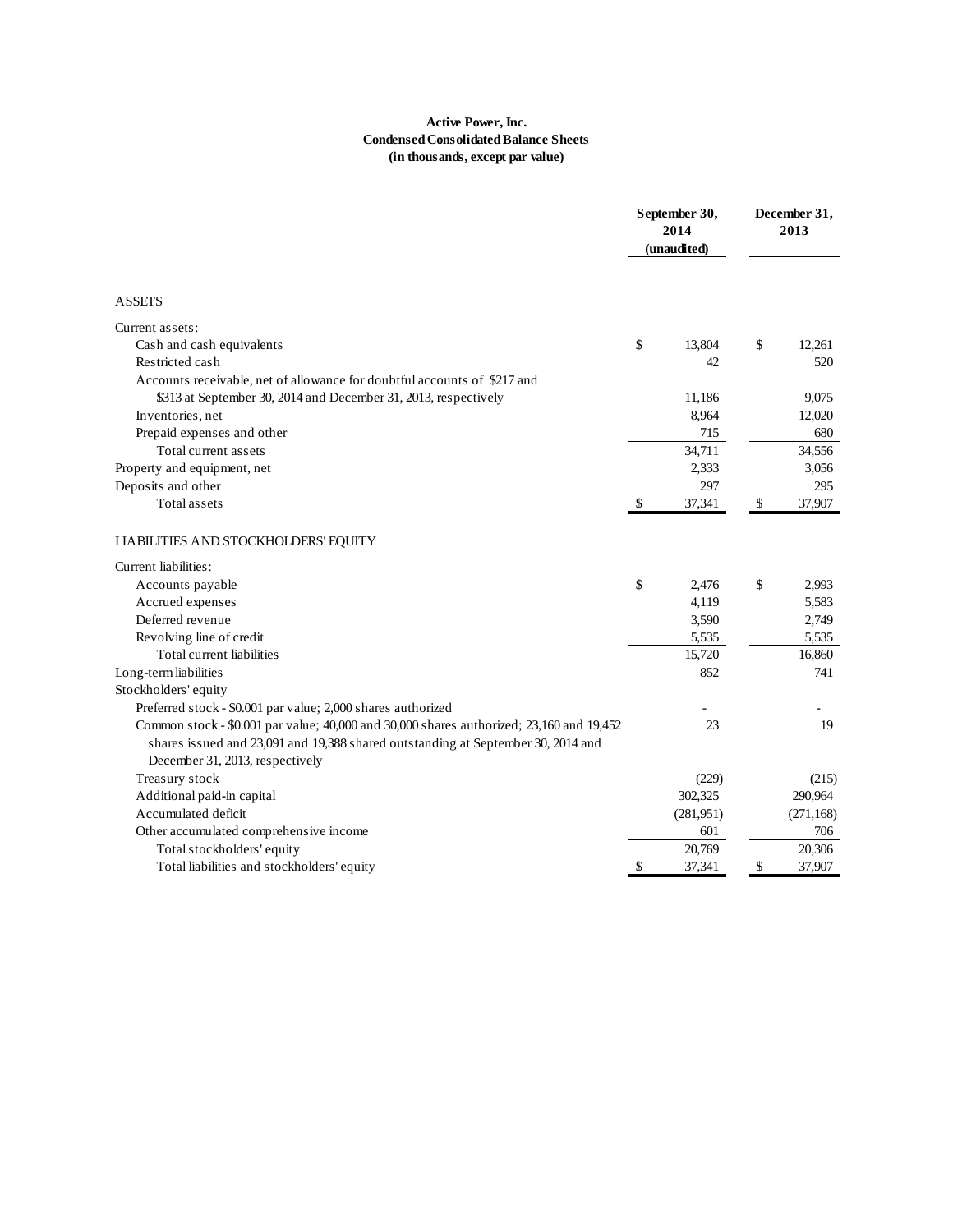|                              |               |            |                           |            |               |          | <b>Active Power, Inc.</b>               |    |               |                          |     |               |            |
|------------------------------|---------------|------------|---------------------------|------------|---------------|----------|-----------------------------------------|----|---------------|--------------------------|-----|---------------|------------|
|                              |               |            |                           |            |               |          | Supplemental Information (in thousands) |    |               |                          |     |               |            |
| <b>Revenue by Product</b>    |               |            | <b>Three Months Ended</b> |            |               |          |                                         |    |               | <b>Nine Months Ended</b> |     |               |            |
|                              | September 30, |            | September 30,             |            |               | June 30, |                                         |    | September 30, |                          |     | September 30, |            |
|                              | 2014          | % of total | 2013                      | % of total |               | 2014     | % of total                              |    | 2014          | % of total               |     | 2013          | % of total |
| <b>UPS</b>                   | \$<br>8,383   | 66% \$     | 6,495                     | 49%        | <sup>\$</sup> | 6,159    | 61%                                     | \$ | 21,178        | 63%                      | \$. | 16,731        | 35%        |
| <b>MIS</b>                   | 1,346         | 11%        | 1,528                     | 12%        |               | 1,325    | 13%                                     |    | 3,492         | 10%                      |     | 18,127        | 38%        |
| <b>Total Product Revenue</b> | 9,729         | 77%        | 8,023                     | 61%        |               | 7,484    | 74%                                     |    | 24,670        | 73%                      |     | 34,858        | 73%        |
| Service                      | 2,963         | 23%        | 5,131                     | 39%        |               | 2,670    | 26%                                     |    | 9,114         | 27%                      |     | 12,915        | 27%        |
| <b>Total Revenue</b>         | 12,692        | 100% \$    | 13,154                    | 100%       | -S            | 10,154   | 100%                                    |    | 33,784        | 100%                     | S.  | 47,773        | 100%       |
| <b>Revenue by Geography</b>  |               |            |                           |            |               |          |                                         |    |               |                          |     |               |            |
| Americas                     | \$<br>9,124   | 72% \$     | 8,522                     | 65% \$     |               | 6,078    | 60%                                     | \$ | 23,106        | 68%                      | \$. | 39,087        | 82%        |
| <b>EMEA</b>                  | 2,920         | 23%        | 1,718                     | 13%        |               | 3,513    | 35%                                     |    | 8,581         | 25%                      |     | 5,493         | 11%        |
| Asia                         | 648           | 5%         | 2,914                     | 22%        |               | 563      | 6%                                      |    | 2,097         | 6%                       |     | 3,193         | 7%         |
| <b>Total Revenue</b>         | 12,692        | 100% \$    | 13,154                    | 100%       | -S            | 10,154   | 100%                                    |    | 33,784        | 100%                     | S   | 47,773        | 100%       |

**Active Power, Inc.**

|                       |                       |                      | <b>Active Power, Inc.</b>               |      |                         |    |                       |                          |
|-----------------------|-----------------------|----------------------|-----------------------------------------|------|-------------------------|----|-----------------------|--------------------------|
|                       |                       |                      | Supplemental Information (in thousands) |      |                         |    |                       |                          |
| <b>Total Bookings</b> |                       |                      | <b>Three Months Ended</b>               |      |                         |    |                       | <b>Nine Months Ended</b> |
|                       | September 30,<br>2013 | December 31,<br>2013 | March 31,<br>2014                       |      | <b>June 30,</b><br>2014 |    | September 30,<br>2014 | September 30,<br>2014    |
| Bookings              | \$<br>$12,626$ \$     | 13,046 \$            | 13,918                                  | - \$ | 15,963                  | -S | 13,580                | \$<br>43,461             |
| Book to Bill Ratio    | 0.96                  | 0.94                 | 1.27                                    |      | 1.57                    |    | 1.07                  | 1.29                     |

|                                 | <b>Adjusted EBITDA</b><br>(in thousands) |                             |  |                           |                 |          |                          |               |  |                             |  |
|---------------------------------|------------------------------------------|-----------------------------|--|---------------------------|-----------------|----------|--------------------------|---------------|--|-----------------------------|--|
|                                 |                                          |                             |  | <b>Three Months Ended</b> |                 |          | <b>Nine Months Ended</b> |               |  |                             |  |
|                                 |                                          | September 30, September 30, |  |                           | <b>June 30,</b> |          |                          |               |  | September 30, September 30, |  |
|                                 |                                          | 2014                        |  | 2013                      |                 | 2014     |                          | 2014          |  | 2013                        |  |
| Net loss                        | \$                                       | $(2,496)$ \$                |  | $(3,135)$ \$              |                 | (4, 413) | \$                       | $(10,783)$ \$ |  | (4,224)                     |  |
| Interest Expense                |                                          | 94                          |  | 118                       |                 | 106      |                          | 301           |  | 282                         |  |
| Depreciation Expense            |                                          | 304                         |  | 245                       |                 | 306      |                          | 925           |  | 804                         |  |
| <b>Stock Based Compensation</b> |                                          | 247                         |  | 388                       |                 | 219      |                          | 798           |  | 916                         |  |
| Impairment of Long-Lived Assets |                                          | $\overline{4}$              |  | 132                       |                 | (19)     |                          | (15)          |  | 102                         |  |
| <b>Adjusted EBITDA</b>          | \$                                       | $(1,847)$ \$                |  | $(2,252)$ \$              |                 | (3,801)  | s                        | $(8,774)$ \$  |  | (2,120)                     |  |

#### **About Presentation of Adjusted EBITDA**

Adjusted EBITDA is not a financial measure calculated and presented in accordance with U.S. generally accepted accounting principles (GAAP), and should not be considered as an alternative to net income, operating income or any other financial measures so calculated and presented, nor as an alternative to cash flow from operating activities as a measure of liquidity. The company defines adjusted EBITDA as net loss before impairment of long-lived assets, depreciation, interest, and non-cash stock based compensation. Other companies (including competitors) may define